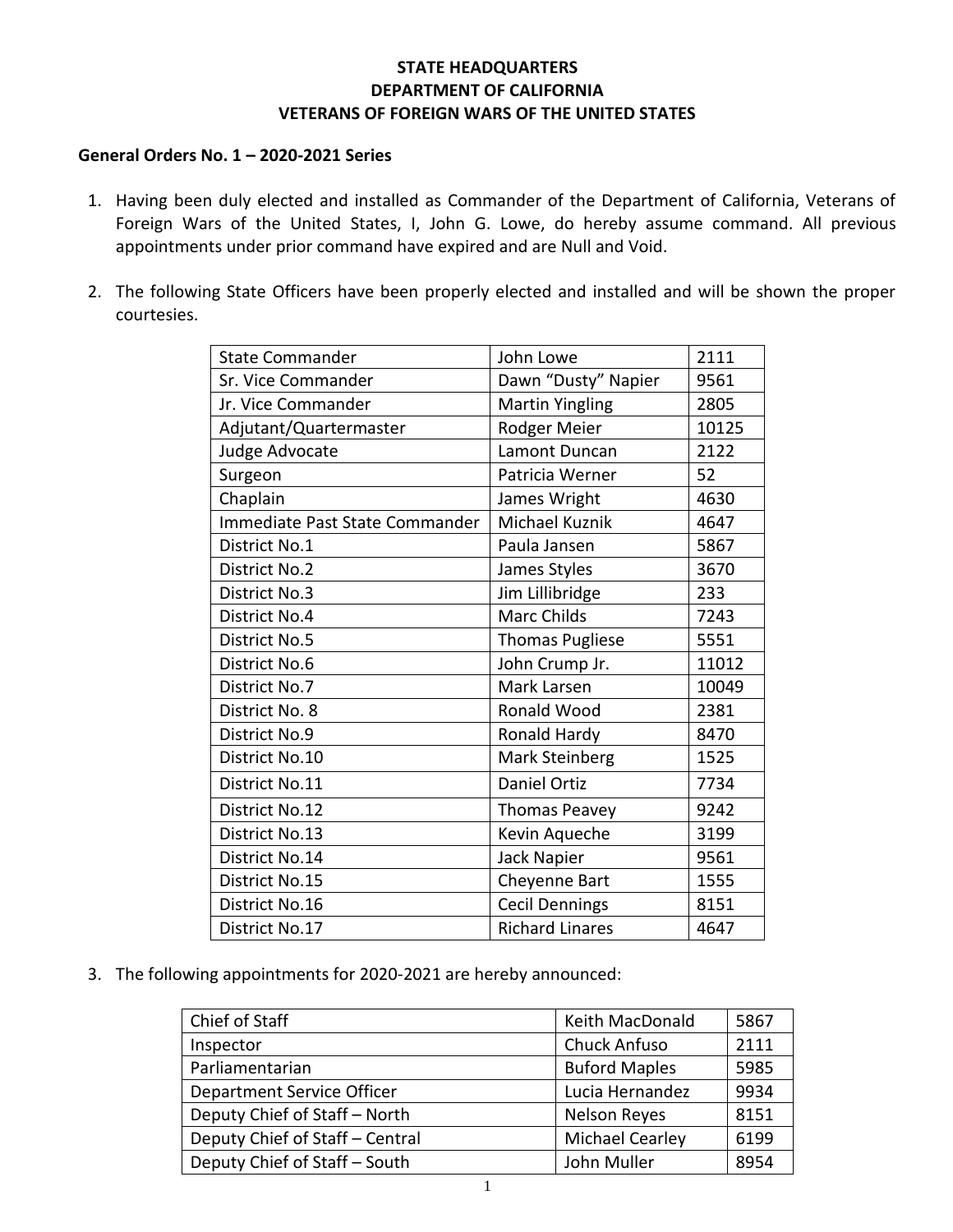| Deputy Inspector - Central                   | <b>Stephen Curtin</b>   | 7263  |
|----------------------------------------------|-------------------------|-------|
| Deputy Inspector - South                     | <b>William Manes</b>    | 9934  |
| Captain, Sergeant-at-Arms                    | Larry Ventress          | 5394  |
| Sergeant-at-Arms                             | <b>Edward Mc Coy</b>    | 2275  |
| Sergeant-at-Arms                             | <b>Tom Karas</b>        | 1525  |
| Department Trustee, 1 Yr                     | <b>Frank Hurst</b>      | 3154  |
| Department Trustee, 2 Yr                     | <b>Kenneth Lusk</b>     | 1487  |
| Department Trustee, 3 Yr                     | <b>Michael Phillips</b> | 1512  |
| <b>Buddy Poppy Chairman</b>                  | <b>Richard Rankin</b>   | 3982  |
| <b>Community Activities Chairman</b>         | Paula Jansen            | 5867  |
| Community Activities - North                 | Cheyenne Bart           | 1555  |
| Community Activities - South                 | Maria Dwyer             | 4089  |
| 2021 Convention Chairman                     | Michael Cearley         | 6311  |
| <b>Homeless Veterans Advisor</b>             | Deborah Johnson         | 10859 |
| Law Enforcement/FF/EMT Chairman              | Kevin Aqueche           | 3199  |
| Legislative Committee (State) Chairman       | Michael Seward          | 5059  |
| Legislative Committee                        | <b>William Manes</b>    | 9934  |
| Membership/Life Membership Chairman          | <b>Timothy Bryant</b>   | 3000  |
| Membership - State Recruiter - North         | Michael Clay            | 9498  |
| Membership - State Recruiter - Central       | Michael Maynor          | 6311  |
| Membership-State Recruiter - South           | <b>Steve Carby</b>      | 4089  |
| Mentorship Committee Chairman                | Lamont Duncan           | 2122  |
| National Home Chairman                       | Jerry Koehmlein         | 1512  |
| Patriots Pen Chairman                        | Christopher             | 10125 |
|                                              | Darbyshire              |       |
| POW/MIA Chairman                             | Al Hewitt               | 1512  |
| POW/MIA - North                              | <b>Richard Linares</b>  | 4647  |
| Scouting/JROTC/Youth Activities Chairman     | <b>Frank Squire</b>     | 10125 |
| Service Committee Chairman                   | Art Napiwocki           | 1614  |
| <b>State Cootie Representative</b>           | Lamont Duncan           | 2122  |
| <b>State Riders Group Advisory Committee</b> | Michael Frank           | 1513  |
| Chairman                                     |                         |       |
| <b>Teachers Award Chairman</b>               | Robert Magner           | 2266  |
| <b>Training Chairman</b>                     | <b>Steve Jacobs</b>     | 9415  |
| Veterans Hospital Programs Chairman          | William Reed            | 1123  |
| Veterans & Military Programs Chairman        | Angela Ipock            | 1981  |
| Veterans & Military Programs - North         | Cheyenne Bart           | 1555  |
| Veterans & Military Programs - Central       | Manuel Sandoval         | 5059  |
| Veterans & Military Programs - South         | John Hernandez          | 4089  |
| VFW/MC Liaison                               | Myles Fry               | 2080  |
| Voice of Democracy Chairman                  | David Kuta              | 8358  |
| Wheelchair/Golden Age Games Chairman         | Eric Luke               | 1512  |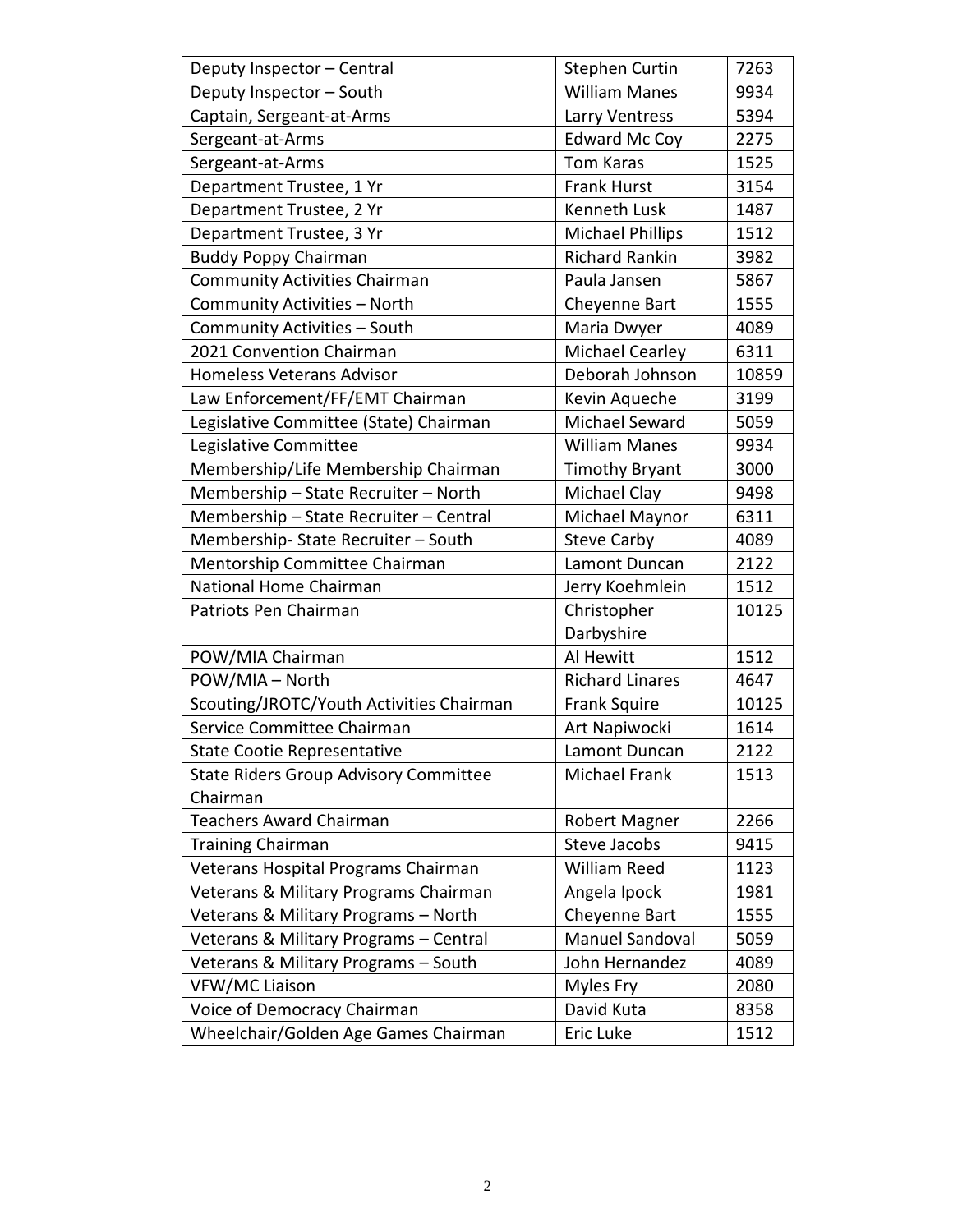- 4. Attention of all members is directed to Section 901 of the National Bylaws, "Discipline of Members." Members who have committed offenses recognized by the Veterans of Foreign Wars of the United States may be subject to disciplinary action. Members are reminded that acts of Sexual Harassment, Racial or Sexual Discrimination, and all other conduct prejudicial to good order and discipline or conduct determined to be unbecoming of a member will not be condoned. In general, harassment and discrimination consists of any form of verbal, non-verbal, or physical conduct that is sufficiently severe and/or pervasive enough to have the purpose or effect of creating an intimidating, hostile, or offensive environment or otherwise interfering with another's ability to participate in VFW events. All members should be treated with dignity and respect.
- 5. The official Inspection Program for the Department of California for the 2020-2021 Administrative year begins on September 1, 2020. Inspection forms have been forwarded to the District Commanders for the entire year. The District Inspectors shall coordinate with the Posts on completing the inspections prior to December 31, 2020.
- 6. Post Audits. The June 30, 2020 Audit Report is now due on Trustee's Audit forms. The (original) signed copy is mailed or emailed to Department Headquarters **and if necessary or requested a copy is mailed to the District Inspector for referral to the Department Inspector**. The outgoing Post Commander, Quartermaster, and if applicable, Trustees should work with the incoming officers to complete the audit.
- 7. Post and District Commanders are reminded that the Quartermaster Bonds for those bonded through the Department of California will expire on August 31, 2019. Bond applications for the period of September 1, 2020 to August 31, 2021, are available on the vfwca.org website under "Resources". It is the personal responsibility of Commanders, on all levels, to see their Quartermasters are properly bonded in the amounts as set forth and provided in the National to Department Quartermaster.
- 8. Each District Commander will act as personal representative of the State Commander in his District to provide liaison between Post and the Department of California.
- 9. *The attention of all members is directed to the Manual of Procedure, Section 1001, paragraph 25 that states "The dispensation and/or consumption of alcoholic beverages or use of smoking/vaping products in VFW meeting rooms during VFW meetings are prohibited"*. The use of any tobacco product shall be prohibited during VFW meetings. Reported violations of this order will be severely dealt with under the punitive provisions of the VFW National By-Laws. This practice by some Posts not only violates the ritual but also discredits the honored memory of our fallen comrades and is contrary to moral ethics based upon long and distinguished records of this organization. District Commanders are hereby charged with the responsibility of enforcement of this order and the duty of reporting violations thereof to the State Commander.
- 10. *The attention of all members is directed to VFW Manual of Procedure, Section 803 – Manufacture and Use of Seals, Emblems, Badges, Insignia and Uniforms, "Cap. A cap of the overseas type, lettered with VFW initials, Post numerals, state, rank of office (when applicable), and bearing the Cross of Malta emblem, shall be the regulation cap to be worn with or without the uniform. The color shall be green, shade 51. Lettering on each cap shall be in gold."* No other head cover is authorized during official meetings.
- 11. Posts or Districts requesting the State Commander or a Department Officer to attend ceremonies or other occasions will make such requests in writing to Department Headquarters in sufficient time so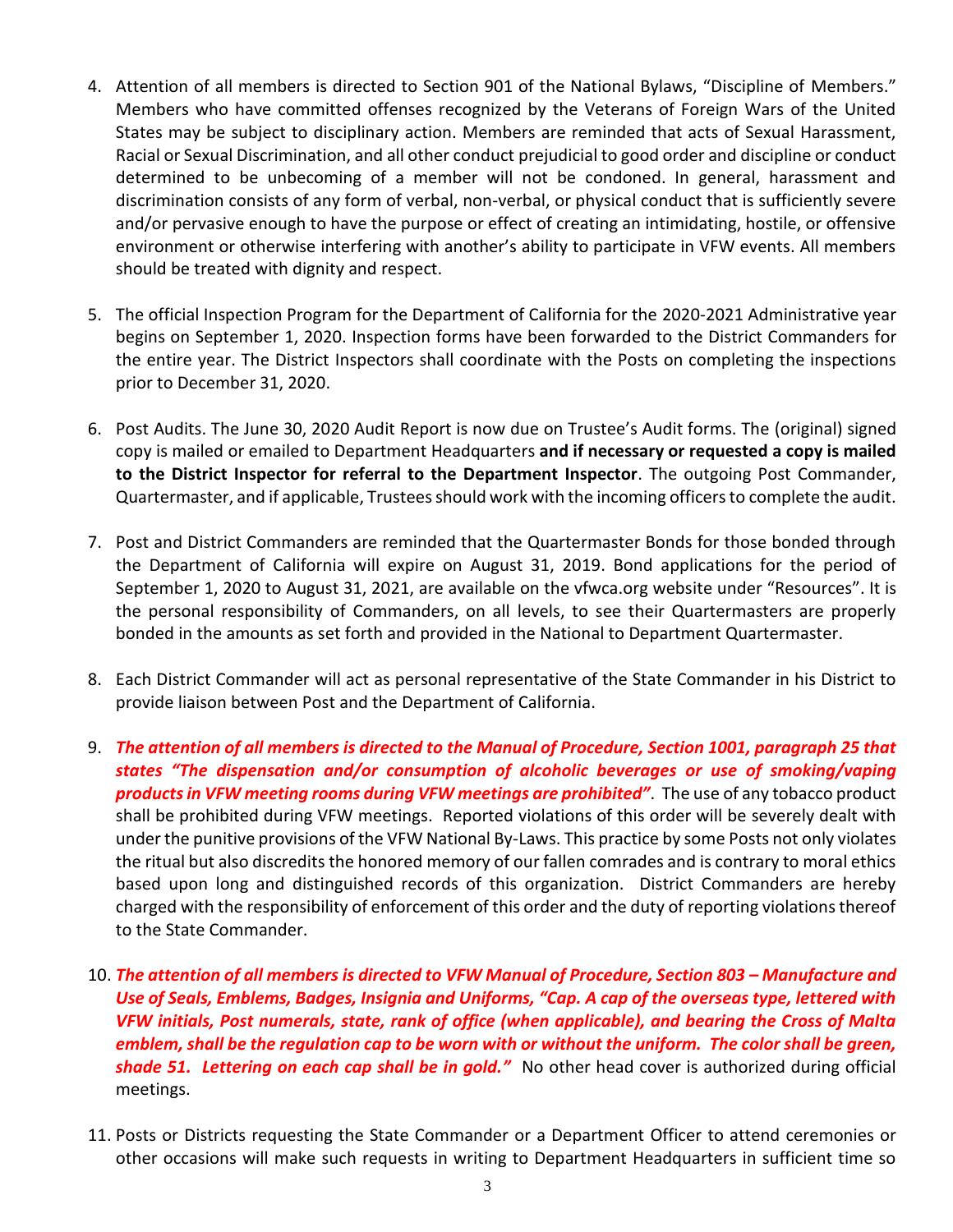that a proper presentation can be made by the visiting officer. The requests should give information as to the type of event, what is expected of the visiting officer; type of dress, time, and other pertinent information, and should be sent to Department Headquarters not less than (30) thirty days in advance of the event.

- 12. Posts in violation of Section 214 of the By-Laws and Manual of Procedure (solicitation of funds) are subject to suspension. *Contracts must be forwarded to and approved by Department Headquarters.*
- 13. Members of the Veterans of Foreign Wars or Auxiliary within California shall not make any statement to the news media concerning pending VFW sponsored legislation on a state or national level, or any relevant to VFW policies of a state or national nature without first obtaining permission from Department Headquarters.
- 14. Members desiring to solicit funds through the sale of pins or other merchandise at Council meetings or Convention shall first receive permission from the Council of Administration.
- 15. The attention of District and Post Commanders is directed to Manual of Procedure, Section 103 Election, which prescribes the way applications for membership will be handled. "**Balloting on Applications**. Before voting on the application during a Post meeting, the Commander shall allow the members present an opportunity to state their objections, if any, to the admission of the applicant. Unless one member present shall request a written ballot, a vote shall be taken and a majority of the votes cast shall decide acceptance or rejection of the application. **Rejection of Applicant**. Should an applicant be rejected by the Post, the admission fee and dues shall be returned. After one year (12 months) the applicant may again make application, but a person shall not be proposed for membership more than twice in one Post. An applicant rejected in one Post may apply to another Post or become a Department Member-at-Large."
- 16. The attention of District and Post Commanders is directed to Section 709, By-Laws, which prescribe the manner in which Districts and Posts shall purchase, sell or otherwise transfer title or any interest in any real estate. Written notice shall be provided to the Department Commander at least 30 days prior and to every member of said unit at least ten (10) days prior to a regular or special meeting at which a proposal is to be considered.
- 17. An annual Federal income tax return (990-N, 990-EZ or 990) is required of each Post exempt from tax under Section 501(c) of the Code. Post with annual gross receipts of \$50,000 or less are required to electronically submit Form 990-N, also known as the e-Postcard. Organizations with over \$50,000 and less than \$200,000 of gross receipts and total assets of less than \$500,000 at the end of the year may use 990-EZ. Posts having gross receipts or assets over these amounts will use Form 990. For those who use Form 990, be sure to complete Box A thru Box M. Send the completed return to the service center in your area. Gross receipts include income from all sources, including membership dues, liquor or restaurants receipts, etc. Some of this may be "unrelated business income" in which case the filing of Form 990-T may be required. The returns must be filed on or before the 15<sup>th</sup> day of the fifth month after the end of the accounting period. That means that if the accounting period ends on June 30, the return must be filed on or before the 15<sup>th</sup> of November of that year. Requests for extension of time to file may be made by submitting Form 2758, Application for Extension of Time to File. If a Post fails to file the return on or before the due date, or the extended due date, a penalty of \$20 for each day the return is late (not to exceed \$10,000) is imposed unless it can be shown that the failure to file was due to reasonable cause. All units are alerted to report activities of IRS District Offices in conducting unannounced investigations and/or surveillance of Posts to determine if non-members are being served or using VFW facilities.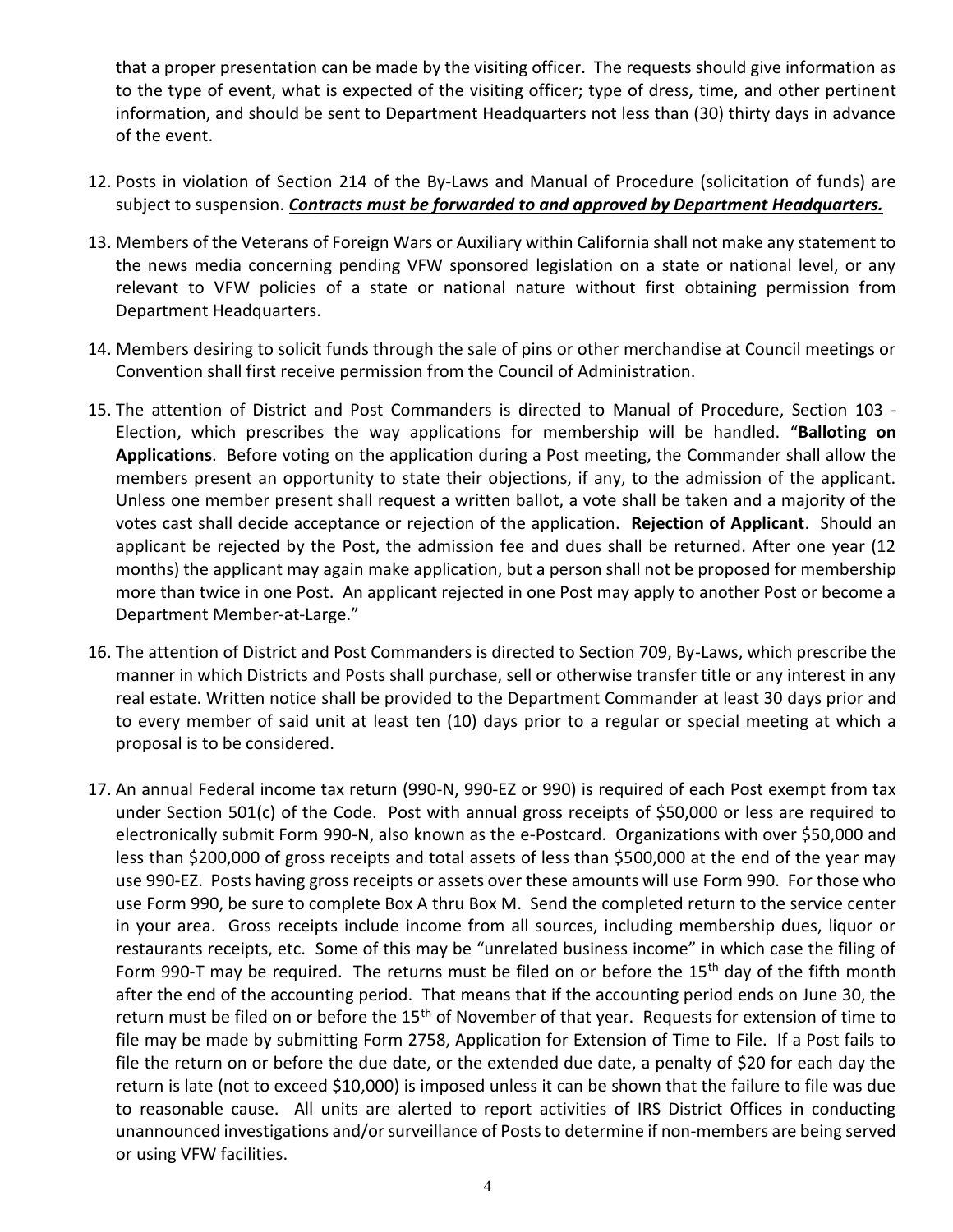- 18. An annual state income tax return, FTB-199N (e-postcard) is required of each Post with annual gross receipts of \$25,000 or less. They may choose to file Form 199. Organizations with over \$25,000 in gross receipts must file FTB-199.
- 19. Many Posts have received correspondence from a company named "Corporate Compliance Center" the information they are providing for a fee is easily obtained free of charge from various State agencies, the VFW, Department of California has asked this company to discontinue mailing information to our Posts. Post Quartermasters you are advised to disregard correspondence from this company.
- 20. National By-Laws provides for only one type of membership; that is active membership. There are no provisions in the National By-Laws, nor is there any authority or justification for issuance of Club Membership cards, Associate Member cards, Honorary Membership cards, Courtesy Membership cards or any other special type of cards. Any Post issuing such unauthorized cards, or conducting club operations open to the general public, endangers its standing with the Internal Revenue Service as a non-profit organization. Officers signing outlaw cards admitting non-members to VFW premises are subject to disciplinary action. National and Department officers cannot defend practices that conflict with VFW By-Laws or procedure.
- 21. VFW Posts should take the necessary steps to incorporate under the laws of the state in which the Post is located. Financial responsibility laws, as interpreted by the Courts, may cause members of unincorporated Posts to be at risk. Incorporating under the provisions of Section 708 of the National By-Laws and Manual of Procedure and the laws of the state will provide protection for Post members. Posts are urged to contact their Department Adjutant to obtain the proper forms for incorporating. The Articles of Incorporation must be reviewed by the Commander-in-Chief prior to forwarding them to the proper state authorities.
- 22. The attention of Post Commanders and District Commanders and Inspecting Officers is directed to Section 215 of the National By-Laws – Eligibility to Office. All members shall be eligible to hold any office in the Post provided that proof of eligibility has been submitted and verified by the Post Commander and Adjutant prior to the installation. No member shall hold two elected Post offices at the same time but may hold one elected and one or more appointed offices. Post trustees shall not be eligible to serve on committees or as officers having to do with the receipt and expenditure of Post funds whose records and accounts are audited by the trustees.
- 23. The attention of Post Commanders and District Commanders and Inspecting Officers is directed to Section 216 of the National By-Laws – Elected and Appointed Officers; Chairman and Committees. Post officers, elected and appointed shall submit proof of eligibility to the Post Adjutant. Post Officers shall not be installed or assume the duties of their office until proof of eligibility has been submitted and properly reviewed. Such proof of eligibility shall be open to and reviewed by the Commander, Adjutant, and Quartermaster prior to installation to office. In the event an elected or appointed officer fails to submit proof of eligibility within *thirty (30)* days of election or appointment, any right of the officer to hold the office shall be forfeited, the office declared vacant and the eligibility qualifications of such officer shall be questioned in accordance with the provisions of Section 108 of the National By-Laws.
- 24. The attention of Post Commanders and District Commanders and Inspecting Officers is directed to Section 218(a)(6)(d)(5) – Duties of Adjutant. The Post Adjutant shall maintain the following; a file containing a copy of the proof of eligibility submitted by officers pursuant to Section 216 of the National By-Laws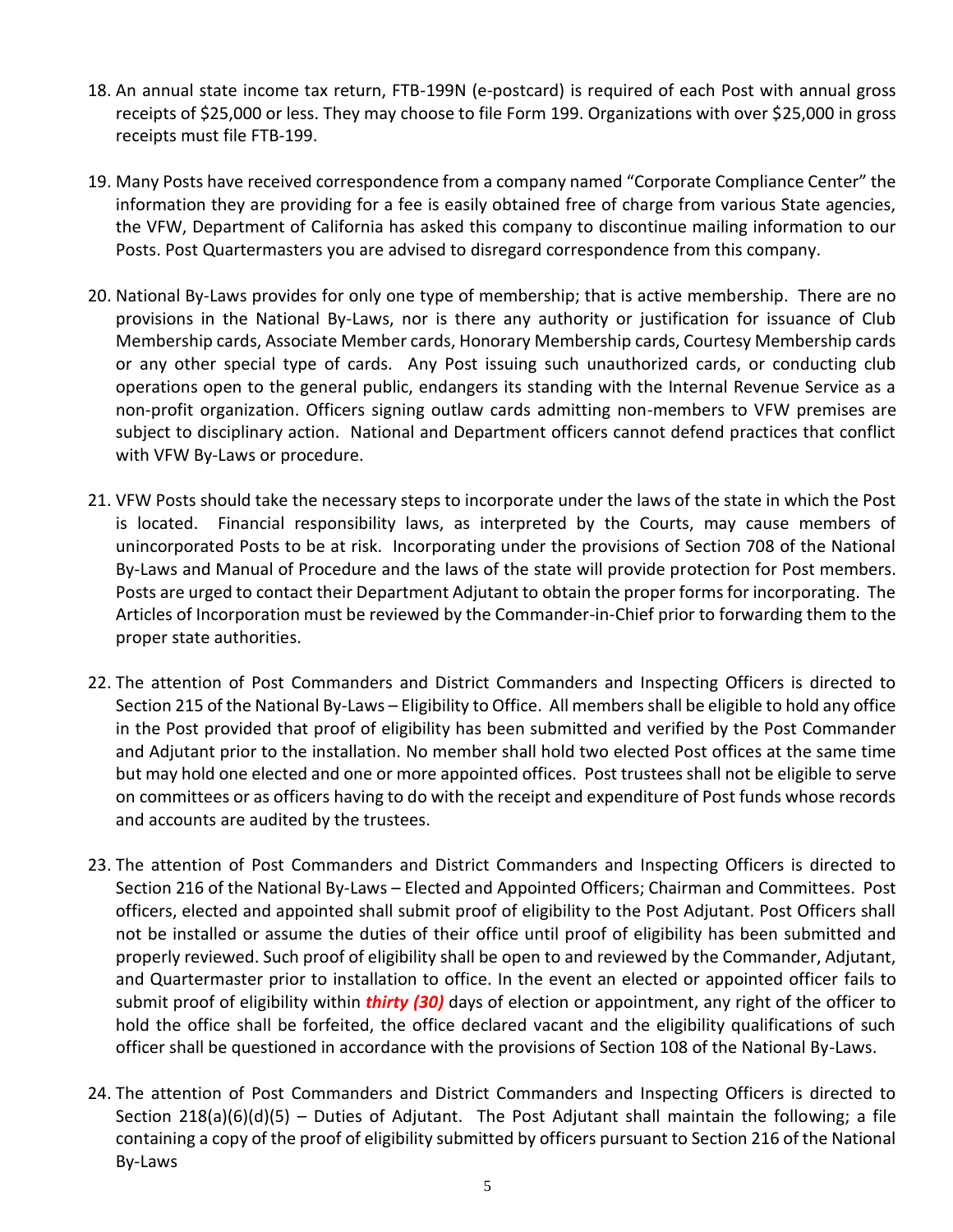- 25. The attention of Post Commanders, and District Commanders and Inspecting Officers is directed to Section 703, Manual of Procedure - Bonds. Each accountable officer of this organization shall be bonded with an indemnity company as surety in a sum at least equal to the amount of the liquid assets for which he may be accountable. Liquid assets are defined as cash on hand or in the bank and other negotiable instruments readily convertible into cash. Per the Manual of Procedure, Section 218(a)(5)b, the Quartermaster shall collect al monies due the Post, giving receipt therefore, and have charge of the funds, securities, and other property of the Post, all of which shall be placed in their care.
- 26. The attention of the Post Commander is directed to Section 708 of the National By-Laws and Manual of Procedure which prescribes the procedure for the Incorporation of Units. It shall be the responsibility of the Post Commander to ensure full compliance with Section 708, and to ensure that all state requirements for annual filing, fees, etc. are met in a timely manner.
- 27. All officers should obtain current copies of the National By-Laws, Manual of Procedure and Ritual. Copies of the 2020 revised edition of the Congressional Charter, By-Laws, Manual of Procedure and Ritual are available through the VFW Emblem and Supply Department, National Headquarters. The 2020 revised edition reflects the amendments adopted by the 120th National Convention, which became effective on September 30, 2019. Due to the cancellation of the 121<sup>st</sup> National Convention, no amendments were made to the Bylaws.
- 28. All Commanders are reminded that Section 709, Manual of Procedure Control of Units, requires that any activity, unit or club sponsored, conducted or operated by, for or in behalf of a Post, District or Department shall be at all times under the direct control of such Post, District or Department and that all money, property or assets of any kind must be placed in the care and custody of the respective Quartermaster. All Commanders should ensure that all provisions of Section 709 are enforced.
- 29. The attention of all units is called to Section 1101 of the By-Laws and Manual of Procedure which provides for the formation and jurisdiction of the Auxiliary. This Section provides that each unit of the Auxiliary shall be under the jurisdiction of the corresponding unit of the Veterans of Foreign Wars, but shall be permitted to function in accordance with the National Ritual, By-Laws and Rules and Regulations of the Auxiliary.
- 30. In addition to provisions of Auxiliary By-Laws, solicitation of funds or donations by Auxiliary units, including contracts with fund-raising organizations for greeting cards, calendars and/or label programs shall be subject to approval and ratification by the governing body of the corresponding unit of the Veterans of Foreign Wars.
- 31. Section 704 of the Manual of Procedure outlines the various things for which the Post Relief Fund can be used. A few years ago, the phrase, "To foster true patriotism through historical and educational programs," was added to this section. This allows the Post to use the relief funds for the Voice of Democracy program or other Americanism programs that are educational. This does not include Post building projects, hall remodeling, color guard uniforms or any other expenditure that does not follow the guidelines as outlined in Section 704.
- 32. The attention of all District Commanders is directed to Section 413 of the National By-Laws which provides that the Commander of the District in arrears for poppy money, supply money or other financial obligations, or failing to have the Quartermaster bonded or failing to submit required District Trustees Report of Audit or District Election Report shall be deprived of all representation at Department